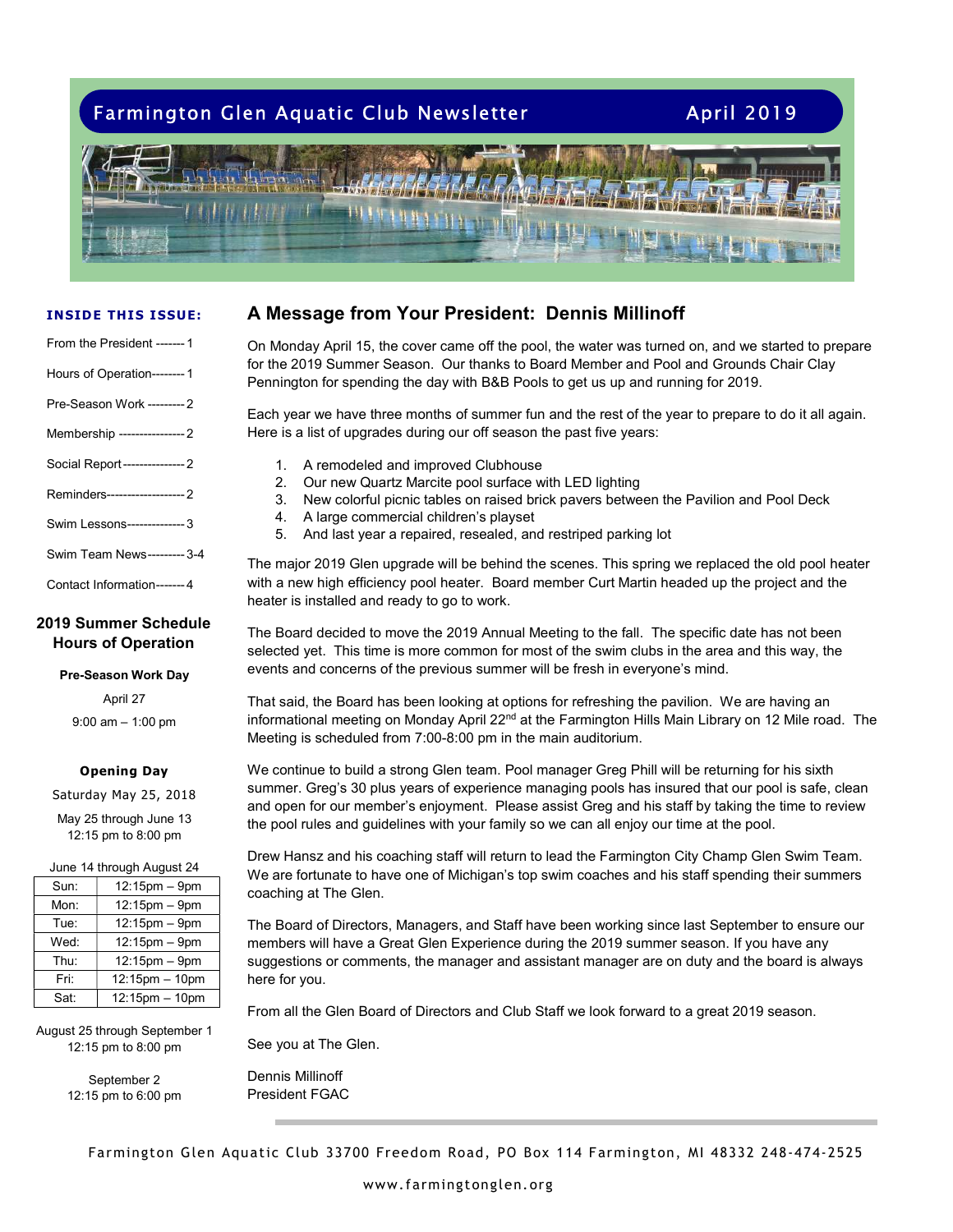





# Reminders

- All guest fees will be collected at the front desk. The guest fee is \$5.00 per guest and a \$15 max per family. Each family will still receive 1 free Family Pass for the summer.
- Anyone using the pool that is not appropriately reflected on file as a member will be considered a guest. Additionally, you will be charged a \$50 fee for not registering guests.
- The pool will be closed during FGAC swim meets and FGAC sponsored parties. Prior notice will be posted at the pool and on the Glen web site. During these pool closings, members are able to use participating local swim clubs. See staff for details.

# Pre-Season Work Day – April 27th

Hello everyone!

Spring is here - and you know what that means. It is the annual Spring Cleanup Day at the Glen. This year, we will only be offering one cleanup day - Saturday April 27th from 9:00 a.m. to 1:00 p.m. The focus for this year's cleanup is going to be cleaning of the clubhouse, snack bar, and setup of the pool deck as well as setting up picnic tables and umbrellas.

We may also need some help with other various projects. We will assign you a job once you arrive

You must sign up to be eligible to participate, and must be current on all dues payments. Once signed up, you MUST check-in and check-out with Pool and Grounds personnel on clean-up day to receive credit.

To sign up, click here: https://www.signupgenius.com/go/10c0c49adaa29aa8-farmington1

# Membership: Shelly Duk

This past season, in conjunction with Social, we hosted a Friends & Family Day. We marketed the club through social media, local businesses, schools, and community organizations. We passed out flyers at the Memorial Day parade again this year. We also offered private tours often to people interested in membership to the Glen. Private tours are also offered off-season for families that inquire.

Did you see our community outreach for THE GLEN? Great ad running before the movies at the Farmington Civic through May! Ad in the Our Lady of Sorrows weekly bulletin! Colorful Glen banner & two sponsorships at the Farmington Farmer's Market

Moving into the summer of 2019, I'm happy to say that our membership continues to be strong! For the past few summers, we have been selling around 30 or more bonds per season. Our membership continues to thrive due to our best advertisers…YOU! Continue to tell your friends, family, neighbors, and co-workers about our little slice of paradise here at the Glen!

# Social Committee: Stacy Sukockas Buatti 2019 Farmington Glen Social Scene

Another great social scene is planned for this upcoming summer with some great classic events and a few new parties to include all age groups. Get ready to mix it up, splash around and have fun!

Follow us on Twitter: @FarmGlenSocial and on Facebook: @FarmingtonGlen

- Open House for new members on Friday, June 14th from 1pm-4pm
- The Glen "Uncorked" An adult evening with wine
- Info tent at the Farmington Farmer's Market on Saturday, June 8th from open to 2pm for Kid's Day
- Pork of July Family Picnic
- Adult Swim Nights
- Life Guard Appreciation Party
- Memorial Day Parade & Summer Kick off BBQ
- Ladies Night
- Fun, Floats & Floatables
- Family Day with huge water slide
- Last of Summer Potluck & Cardboard Boat Races
- Little Sprouts Craft Tent at the Farmington Farmer's Market on Saturday, August 17th from open to 2pm

Want to book a party at THE GLEN?

Please contact Stacy Sukockas Buatti 248-320-4000 or at social@farmingtonglen.org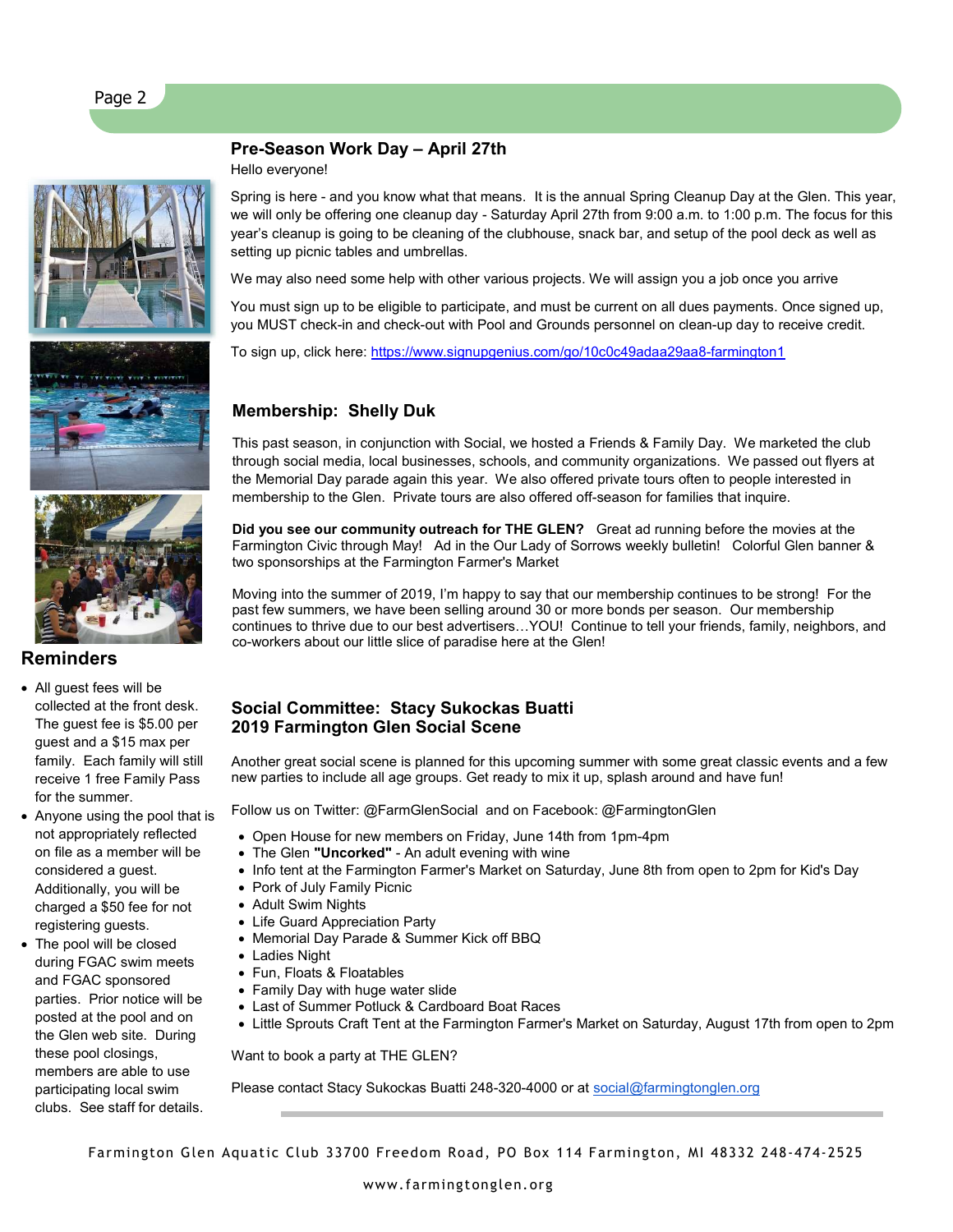# Swim Lessons

FGAC offers swim lessons led by a team of enthusiastic Red Cross certified instructors. We offer four different swim levels, each weekday morning. Our team offers both private lessons and group lessons.

To schedule a class or for more information contact swimlessons@ farmingtonglen.org



# SWIM TEAM

The Glen swim team is still riding high of our highly successful 2018 season and gearing up for another fantastic season. Coach Drew Hansz will be returning for his 10<sup>th</sup> season with the Glen. Our wonderful coaching staff will also be returning this year including Molly Tyler, Gloria Martinez Perez, Katie Goncalves, Katie Tyler and Charlie Jones. Andrew Pan will be joining the coaching staff this year.

Our team has grown leaps and bounds over the past 10 years. Our all-inclusive environment focused on effort, discipline and fun allows Glen swimmers learn that hard work pays off and can be a lot of fun along the way.

Last Season we had our best season yet:

- Finishing undefeated in dual meets, including beating Forest Hills for the first time!
- Winning the City Meet Championship for the 7<sup>th</sup> time
- Placing 2<sup>nd</sup> at NSSL A-Finals Championships for the 3<sup>rd</sup> year.

### Ready to Join the Swim Team?

The swim team is a great way to meet people at the Glen. Whether your child is learning to swim, a seasoned year-round swimmer or somewhere in-between there is a place for them on the team.

Swim team membership is open to any Glen member who is 18 years of age or younger and are able to jump into the pool independently, put their faces in the water and blow bubbles and propel themselves to the flags from the wall. If they aren't ready for the team yet consider our fantastic swim lesson program.

Information on the team can be found at through the link on the Glen page or at www.glenswimteam.com or join us at the Kick-off meeting on MAY 1<sup>st</sup> at 6:30 pm at the Downtown Farmington branch of the Farmington Public Library.

The kick off meeting is a great place to ask questions, meet the coaches and sign up for volunteer positions. Also, as always, Drew will reveal this year's Totem.

### Online Registration

Online registration is open now at www.glenswimteam.com. Please contact Sara Stilwill @ glengatorbooster@gmail.com if you have any questions.

# SWIM LESSONS

Our highly respected lesson program will run in week long sessions from June  $17<sup>th</sup>$  until July 26<sup>th</sup>. Lessons are from 11:35-12:15 pm weekday mornings and are taught by our coaching staff. Lesson swimmers are invited to participate in and exhibition event at out home swim meets. Lesson Registration will be available on the swim team website @ www.glenswimteam.com.

If you have questions about lessons please email to swimlessons@farmingtonglen.org